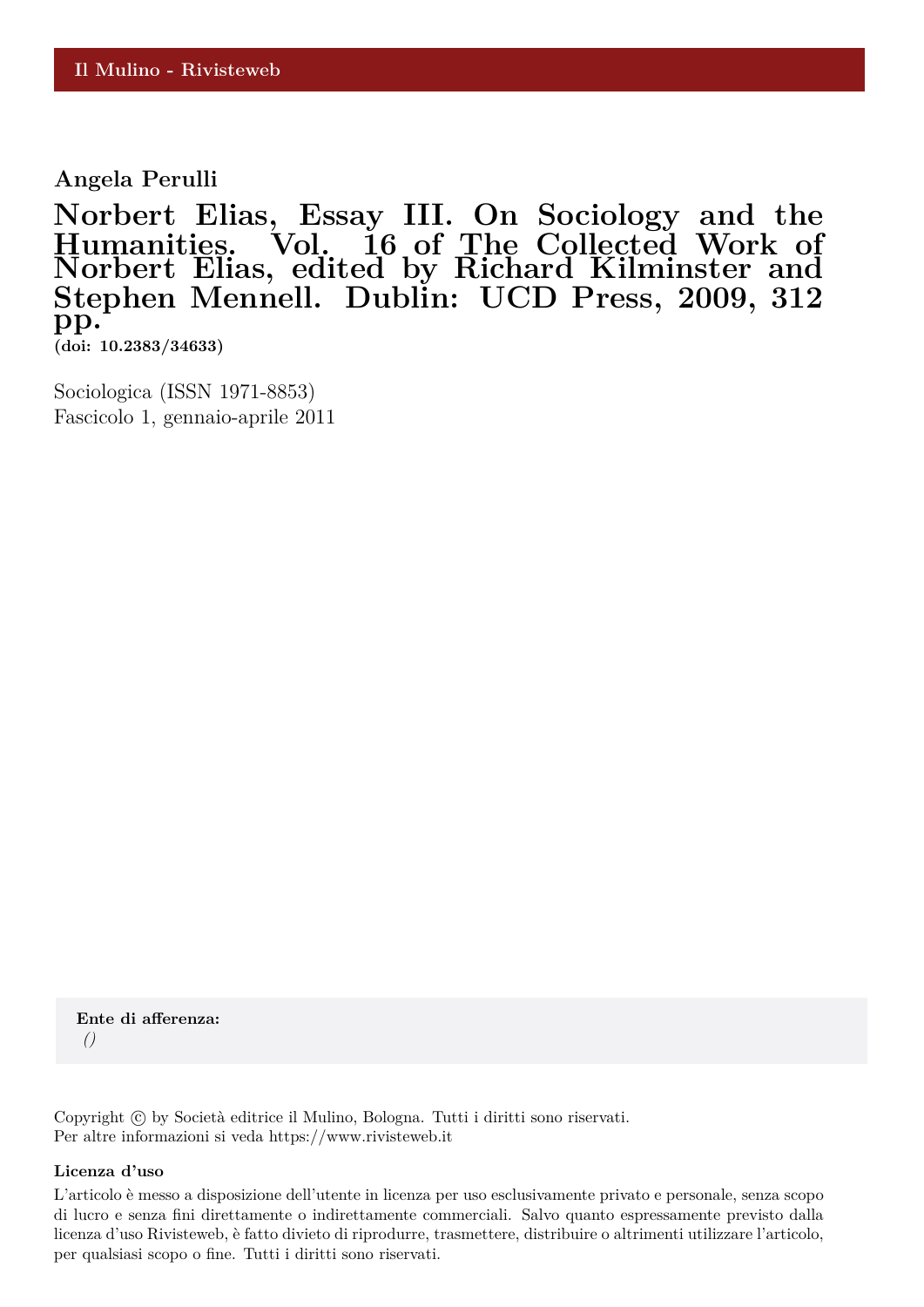### Book reviews

# **Norbert Elias, Essay III. On Sociology and the Humanities. Vol. 16 of The Collected Work of Norbert Elias, edited by Richard Kilminster and Stephen Mennell. Dublin: UCD Press, 2009, 312 pp.**

doi: 10.2383/34633

Norbert Elias's work has long been overshadowed in its value as sociological theory by readings that focused on the most superficial and methodologically showy aspects of his most important research, *The Civilizing Process*.

To give just one example, Berthelot writes at the conclusion of his *The construction of sociology*: "What didn't I talk about in this book? [...] I left out Edward Wilson's socio-biology (1929 -) and the historical sociology which has boosted Norbert Elias's work (1897-1990) [...] As for historical sociology (in some ways a reaction to the "anti-historicist anathemas" of structuralism and Popper's epistemology) I do not think it harms the dignity of sociology, and even of history, to say that this is history, albeit with broader concepts than usual, but still history "[Berthelot 2005, 117]. It seems that Elias cannot get rid of a constant refrain: too sociologist for historians and too historian for sociologists. Yet if this volume – the sixteenth of the collected works being published by the Norbert Elias Foundation at UCD Press – has a main theme, it is that of sociology's field and its epistemological and methodological status. And (as the subtitle chosen by the editors suggests) its relation to the humanities. The 28 essays contained in the volume (at least half of them published in English for the first time and others practically unknown), cover very different issues. They were mostly written in the most fertile period of the author's publishing activity – that following his retirement – although there are also some older texts, reflecting among other things, the constant threads that accompany questions of his prolific and long-lasting cognitive science. Like previous volumes in the series, this one has been very carefully edited and annotated to improve the readability of the texts.

Since the issues covered are apparently unrelated, at first glance they may seem an eccentric collection of interests having little to do with each other. Yet if we look at them carefully, we realize that in reality the whole of Elias's book is focused on same basic questions: What is sociology? What does it deal with, and how? The answers to these questions Elias gives in this volume are many and structured, and in my opinion they are due to three main lines clearly visible throughout the Eliasian sociology.

1. The first one is mostly directed to criticism of how sociology has developed and established as a separate discipline. As the editors write, "Elias was a trenchant critic of many trends in sociology in the second half of the twentieth century, and put forward a very distinctive vision of the character and importance of the discipline. Its perspective needed to be developmental, and it had to be conducted in a spirit of openness and awareness of research in many of its cognate disciplines" [p. X].

Some essays focus specifically on this theme, although traces of it are also elsewhere: *On the? Sociogenesis of sociology* [pp. 43-69]; *Sociology in Danger: the case for the re-orientation of a discipline* [pp. 93-98]; *A diagnosis of present-day sociology*, [pp. 99-106]; *The retreat of sociologists into the present*, [pp.107-126]. To these we would also add those contributions specifically focusing on the relationship with some cognate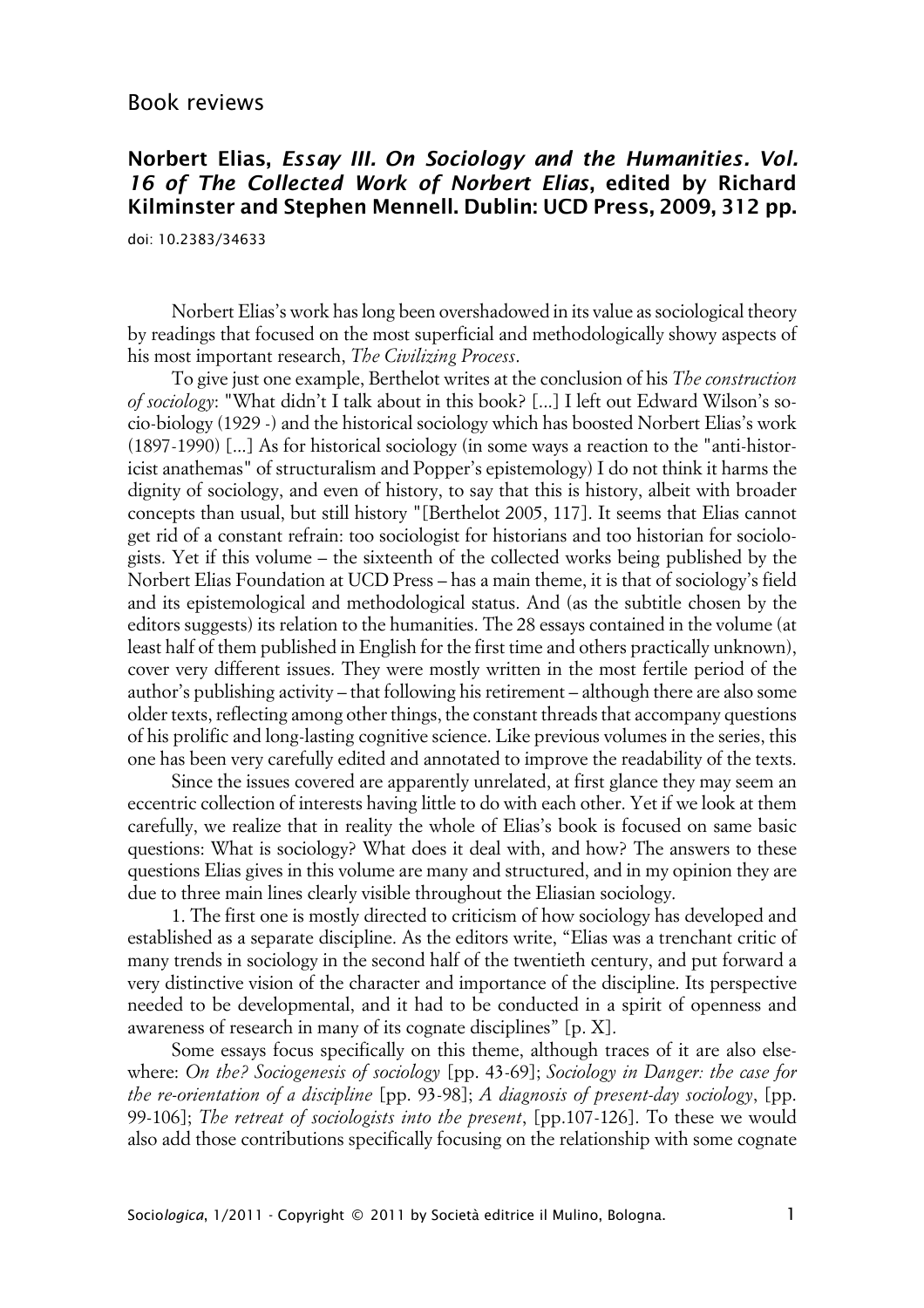#### *Perulli*

disciplines: *Towards a theory of social process; Sociology and psychiatry; On human Beings and their emotions: a process-sociological essay.* Elias argues against an artificial dichotomy of human life "The division of science into natural sciences and others not concerned with nature reveals itself as a symbolic manifestation of an ontological belief in a factually existing division of the world. By and large it is a hidden belief rarely mentioned in scientific discussions or subjected to scientific scrutiny, thus escaping the need to justify itself. This type of human science usually takes the image of a dual world for granted. What are in fact different but wholly inseparable aspects of human beings are thus treated – if they become objects of scientific research – as if they existed in isolation from each other" [p. 142].

Elias goes on criticize the excessive specialization that had overtaken even sociology, losing sight of its overall object of analysis, society as a whole. But also attempts to set up a central theory that neglected the dynamic and relational elements of social life. This refers in particular and for other reasons to Parsons's functionalism and to the legacy of Marxist thinking, as well as to structuralist and action theories in general. Elias also criticizes excessive attachment to specific political stances [p.102]. Another danger, according to Elias, lies in the philosophizing drift of some sociological streams [see *Sociology in danger*, pp. 93-98 and *The concept of everyday-life*, pp. 127-134].

Elias also devotes attention to the figure of the sociologist, in his/her particular swinging between involvement and detachment, and the transformations in what a sociologist is due to changes in training. Early generations of sociologists, including himself, came to sociology from related disciplines ["The gradual professionalization of sociology is based on the theories of people who were not professional sociologists," p. 100] and for this reason were open to other disciplines. Whereas today's sociology is more professionalized: "The advantages are greater confidence, a more exact knowledge of where one is going, a canonisation of sociological procedure. The disadvantages might be a certain narrowing of view, a routinisation of method and a restriction of imagination, a fear of innovation" [p. 100]. In the professionalization of the discipline also lies what he defines as "The retreat of sociologists into the present" [pp. 108-126], that is, the abandonment of the historical, processual dimension and the subsequent adoption of static categories. This, Elias argues, removes sociology from empirically observable reality, which is characterized precisely by its dynamic nature and its historical and geographical variability.

2. The second set of themes in this volume concern the analytical categories Elias sees as appropriate for this idea of sociology as a science able to analyse this dynamic and historically variable, empirically observable reality: the overcoming of reifying concepts, the abandonment of the classical dichotomies and the acquisition of new dynamic analytical tools. Among these we should mention those which are central in the whole Eliasian opus and which are found in this volume in certain attempts at methodological and conceptual systematization. Firstly, the category of social "figuration" [pp.1-3]. The figuration is presented as an interconnection of actions taken by a group of interdependent human beings. Actors perform actions within socially and biologically fixed limits. In this way, we assist to the re-composition of the "nature"/society dichotomy, as is also pointed out in his essay "On human Beings and their emotions: a process-sociological essay" [pp. 141-158]. In figurations, it is concrete people (with their biologic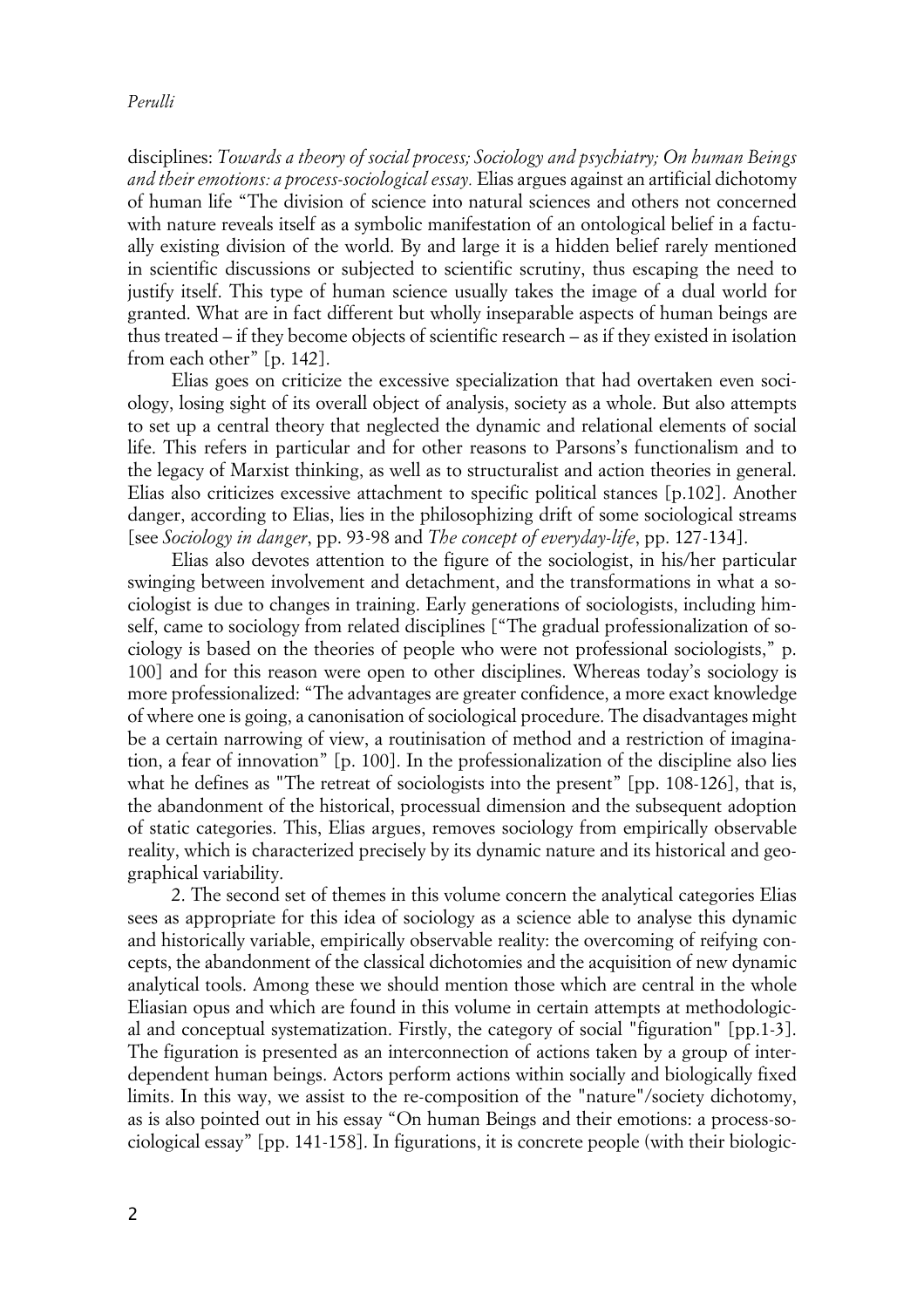al, cultural, social, psychological characteristics and their paths and aspirations) – and not the abstractly conceived individual – who act within more or less formalized rules, interpreting and helping to reinforce or change [see *The concept of everyday-life*, pp. 127-134 and *The story of the shoelaces: a sociologist on his travels*, pp. 135-137]. In Elias' thought, daily life is the main source for the sociologist, who sees concrete individuals at work – with their we- and I-identity, their habitus – acting and reacting in networks of interdependencies, contributing to create those social institutions, norms and values upon which these actions are performed, and slowly helping to form the various societies that historically (and geographically) people have formed, with their power differentials, their stratification system, their beliefs, their practices, their habits, their bureaucratic structures, their environments, their horizons, their survival units. In Elias' thought, each individual pursues his/her own ends and thereby inevitably acts within boundaries that are given by the historical, geographical and social conditions into which one was born – from the (group and individual) past that inevitably accompanies him/her and towards which he/she is oriented. These boundaries and constraints are not something external to individuals. Through the habitus we have an example of how society becomes part of the individual, contributes to form him/her, a growing individual always subjected to change and transformation throughout the course of his/her existence. The individual defined in this sense acts and reacts according to his/her own purposes, related to his/her concrete daily experience and his/her plans. From these actions and plans, from their interconnections, derive the more general and unplanned trend that one can call "history" [see *Towards a Theory of social processes*, pp. 9-39]. In the determination of individual goals the idea of the quest for survival [and the related *Social anxieties*, pp. 138-140] is central. It is actually in response to the different needs for survival that historically people have given life to changing "survival units," meaning by this expression all forms of social union among individuals (families, tribes, states, etc...). Through this constant interweaving of actions and reactions we contribute to create new survival units to which we belong, or – to put the same idea in different words – we contribute to give life to society in its various expressions [*African art*, pp. 201-208; *Stages of African art, social and visual*, pp. 209-232; *Foreword to 'The Sociology of Sport'*, pp. 187-189; *Football in the process of civilization*, pp. 190-197; *Pigeon racing*, pp. 198-200]. However, the game is not unidirectional. Elias is always aware that the individual acts within boundaries that are socially, historically and geographically connoted, which the individual must necessarily take into account. Boundaries that may be perceived more as hetero-directed or as self-directed, depending on the stage of civilization reached by the society in which one lives, and which are in any case not passively subjected to, but interpreted by each person.

Closely related to the category of social figuration, Elias proposes that of social process. In Elias' work, a processual logic – applied to the observation of real life, of how real people act and interact – makes it possible (among other things), to link up historical time, biographical time and daily time, between individual biographies and long-term transformations in which these same biographies are moving and in turn producing more general transformations.

As already mentioned, human beings, who form the various figurations, are always situated in time and space. Their characteristics are continuously changing. Through a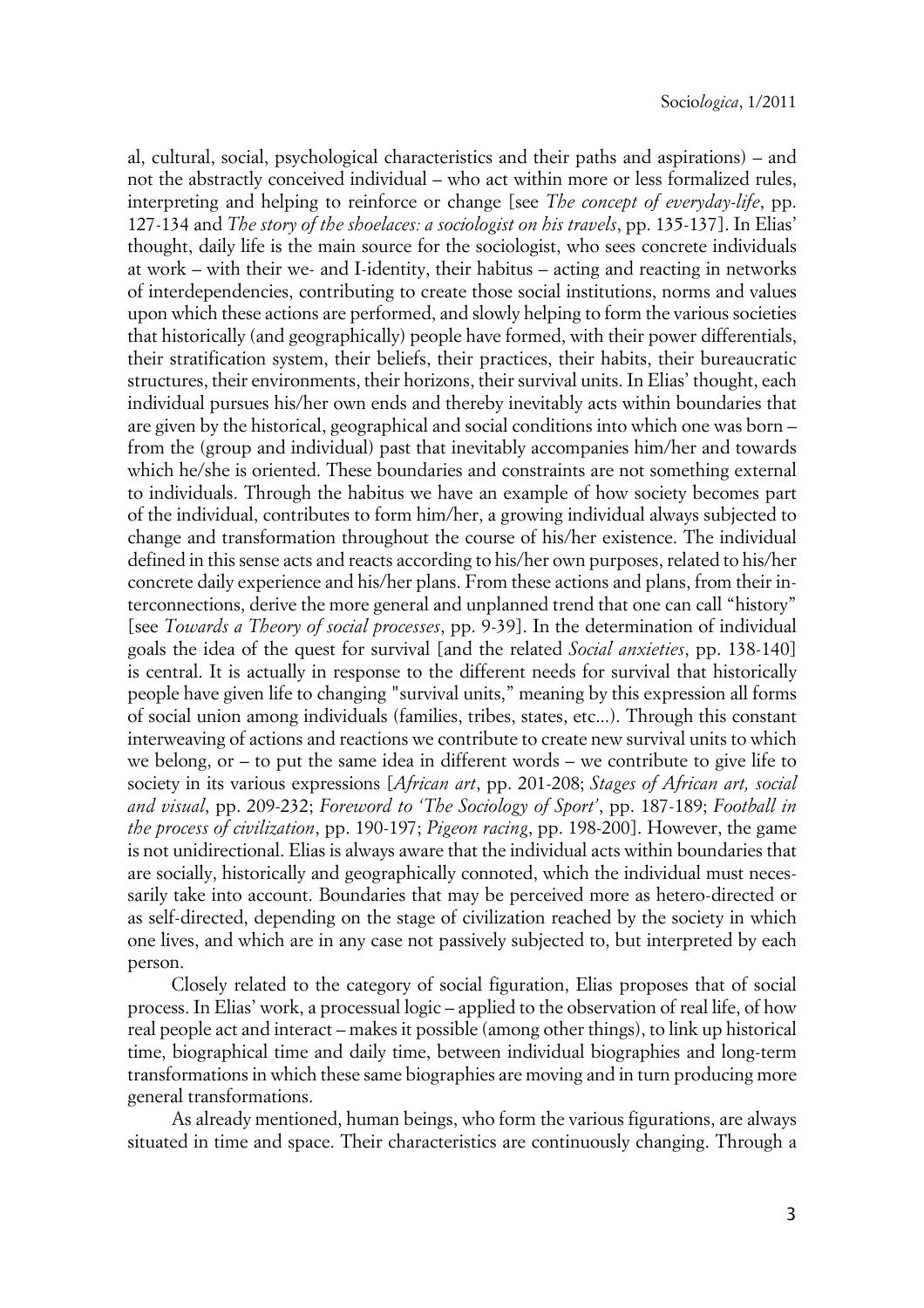process of more general social transformation (which Elias traces back to the general process of civilization) the individual (to use the conventional, modern term for persons), is making his/her way. That is, he/she is also an individual who changes the course of his/her existence. In this sense, therefore, for Elias, the process of individualization is also a process of socialization, or rather, a subject who is empowered by a process of "individualization." It is a unique way to carry out the process of identity construction, always in reference to his/her relations with others.

In the social sciences, those aspects connected with experience – the psychological aspects, feelings, desires, ways of thinking – are also important. To think in processual terms allows us to highlight the interconnections among all these planes showing the difference between the (irreversible) process of biological evolution and social development (i.e., history), which is in contrast reversible (for knowledge can be forgotten).

3. The third set of themes in the book is the centrality of the power dimension in a logic of relationships and interdependence inevitably characterized by the presence of conflicting elements in the reading of figurational processuality. The problem of power is for Elias one of the central problems of sociological work. And the power differential is what explains the pattern of interdependences between human beings. Power differentials are essential to understand the different directions in which particular social interdependencies develop: the relations between academic disciplines [*Sociology and psychiatry*, pp.159-179], the development of professions [*Professions*, pp. 238-239], changes in gender relationships [*The changing balance of power between the sexes*, pp. 240-265]. The more chances of mutual power are distributed among a larger number of people, the harder it is for each person to control the figuration as a whole, and predict the consequences of their and others' actions. In this regard, in a continuous intertwining between psychogenesis and sociogenesis, it is worth mentioning what has been called "psycholonization." This is related to the idea that the more networks of interdependence include larger numbers of people, the more relationships within them become impenetrable and complex. In other words, people have to pay attention to more people in a wider range of circumstances. This leads us to consider more carefully the consequences of our own actions for those who are (in one way or another) linked to us in a relationship of interdependency. And this increases the momentum of "mutual identification." The fact that power is a relational concept also implies that there is mutual recognition of power differentials between those who are involved in the figuration. Those who are in a position of relatively greater power have their power reinforced by the recognition that others give them. This is evident in the group charisma/group disgrace dynamic that divides many groups [see *Group charisma and group disgrace*, pp. 73-81 and Appendix II *Max Weber, involvement, detachment and charismatic leadership*, pp. 280-81]. In Elias' work charisma, together with its corollary, disgrace, – become heuristic categories applicable to a wide range of sociological phenomena, particularly in the reading of relational dynamics between individuals and groups. Categories – group charisma and group disgrace – whose understanding must proceed through observation of their mutual influence, of their bond and their interpenetration. This seems to be an opportunity to reaffirm the importance of the emotional elements of actions and relations, when studying the interdependences among human beings for the study of social phenomena.